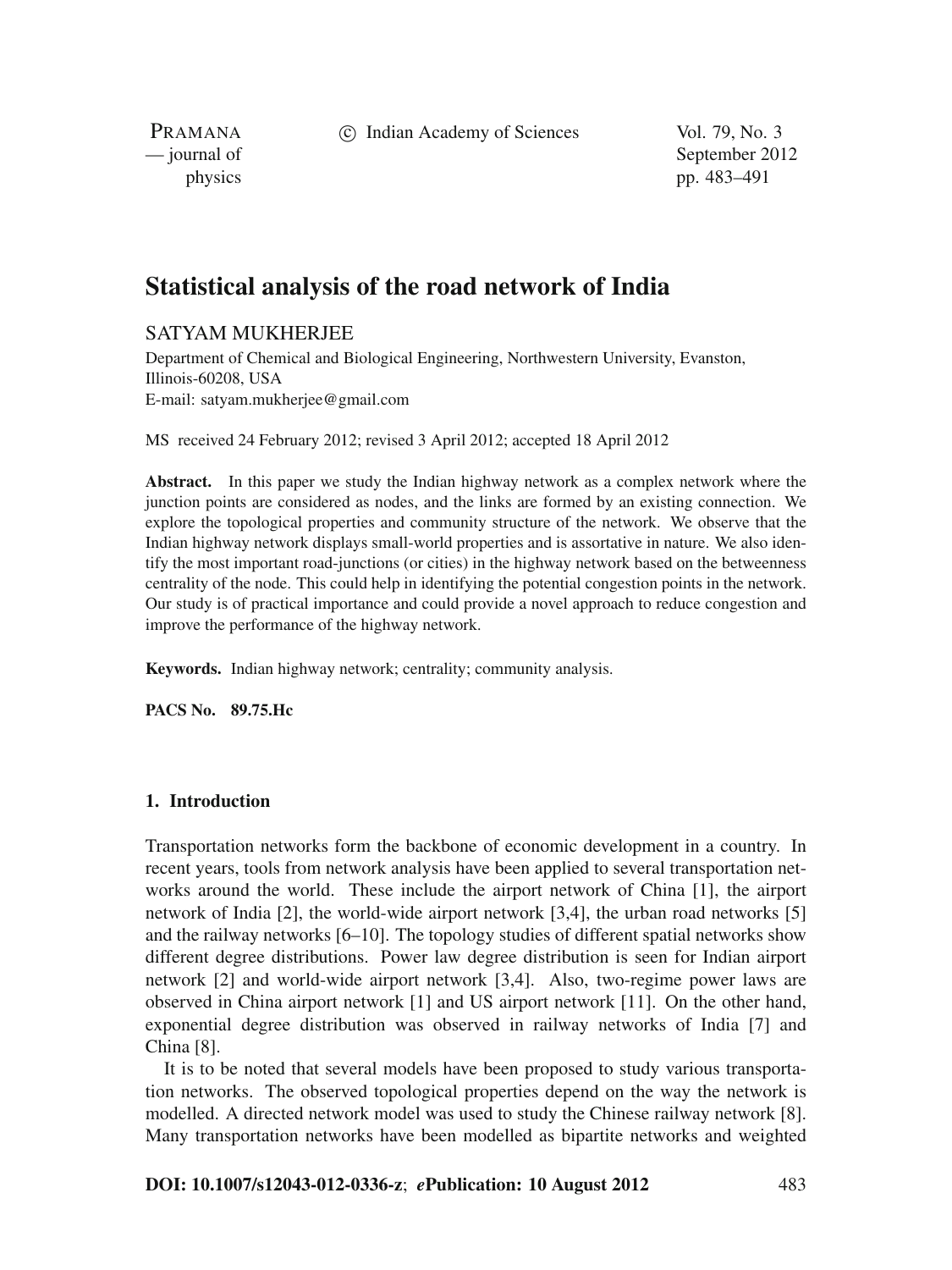networks [9,12]. Again, urban networks have been modelled on local optimization process [13].

Road networks are one of the most prominent means of transport in many countries around the globe and display complex topological properties. For example, urban road networks in Le Mans (France) show double-power law degree distribution [14]. The Indian highway network (IHN) is one of the busiest road networks in the world, constituting 2% of all roads in India but handling 40% of the total road traffic as of 2010 [15]. The total length of the highways extend up to 70,934 km. National highways are the backbone of economic development in the country as many cities, towns and industries have come up along the highways. However, according to recent surveys, India faces the challenge of poor rural roads and traffic congestion in major cities. India's road network logistics and bottlenecks in transportation hinder its GDP by 1% to 2% (equivalent to US\$16 billion– US\$32 billion). In this situation, it is therefore important to study the topological features of the highway network. Such a study could help in designing efficient modes of extension of the IHN and also a better planning of handling traffic congestion. In this paper we study the Indian highway network as an undirected network. Two nodes (cities/junctions) are connected if there exists a common bus route between them. We measure the basic topological properties of the existing IHN and identify potential points of congestion in the network.

The rest of the paper is laid out as follows. In §2 we discuss the data and method of network construction and the topological properties of the network. In §3 we have described the community analysis of the Indian highway network. We conclude in §4.

#### **2. Network construction and topological properties**

The highway network is generated as follows. Two cities  $b_i$  and  $b_j$  are connected if there exists at least one bus route which links the two stations. Such a representation has been used earlier in the context of other transportation networks like the railway network [7,10] and Indian airport network [2]. Figure 1 shows the Indian highway network (IHN). From the figure it is evident that the IHN has a giant component (which is the largest connected component of the network) and nodes which are not connected to the giant component. This indicates that the IHN is not a fully conneced network. The IHN consists of 694 nodes and 2209 edges. We analyse the topological properties of the IHN. Clustering coefficient  $(C_i)$  of a node *i* is defined as the ratio of the number of links shared by its neighbouring nodes to the maximum number of possible links among them. The average clustering coefficient is defined as

$$
C = \frac{1}{N} \sum_{i=0}^{N} C_i.
$$
 (1)

For the IHN there exist nodes with one nearest neighbours. The clustering coefficient is evaluated for nodes with degree more than one. We observe that the average clustering coefficient  $(C)$  of the network is 0.78, indicating that the IHN is a highly clustered network. In table 1 we compare the topological properties of IHN with Erdös–Rényi model (ER model) [16] and configuration model [17]. Keeping the network size same as that of the IHN, the network based on configuration model is simulated considering the same

#### 484 *Pramana – J. Phys.***, Vol. 79, No. 3, September 2012**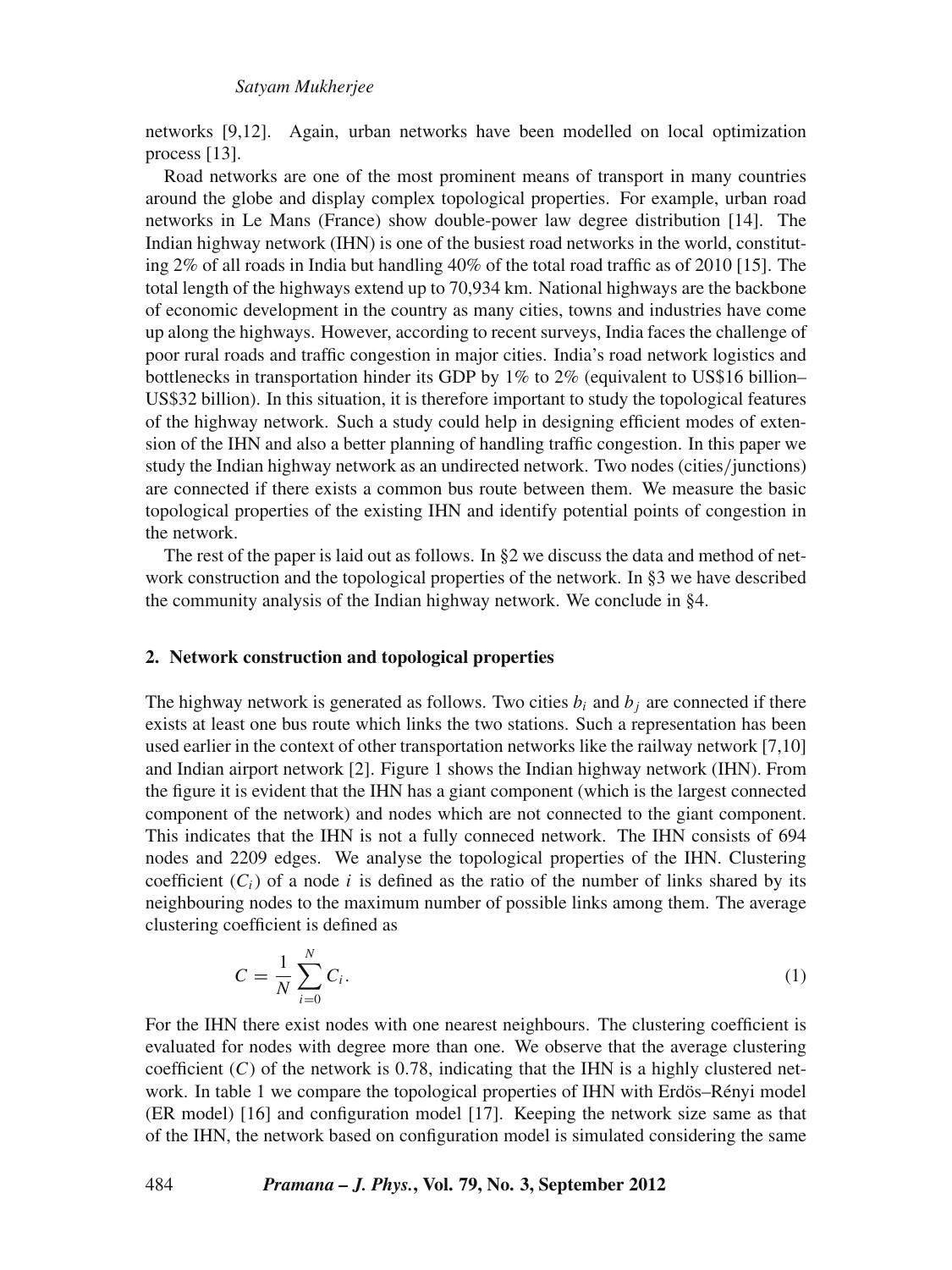

**Figure 1.** Network structure of Indian highways.

degree sequence of IHN [17a]. We observe that the average clustering coefficient (*C*) of the network is 0.78, indicating that the IHN is a highly clustered network. The clustering coefficient of ER random graph (0.008) is an order of magnitude lower than that of the IHN (see table 1). We also determine the average shortest path length *D* between a given vertex and all other vertices of the IHN. As evident from figure 1 the graph is not fully connected and hence the distance between all nodes cannot be evaluated. The average shortest path length is defined as

$$
D = \sum_{s,t \in V} \frac{d(s,t)}{N(N-1)},\tag{2}
$$

**Table 1.** Comparison of network properties of Indian highway network (IHN) with Erdös–Rényi model ( $p = 0.009186$ ) and configuration model.

| Properties       | IHN  | Erdös-Rényi | Configuration |
|------------------|------|-------------|---------------|
| $\boldsymbol{v}$ | 694  | 694         | 694           |
| $\epsilon$       | 2209 | 2209        | 2169          |
| $\bar{k}$        | 6.36 | 6.19        | 6.25          |
|                  | 0.78 | 0.008       | 0.015         |
|                  | 4.75 | 3.77        | 3.61          |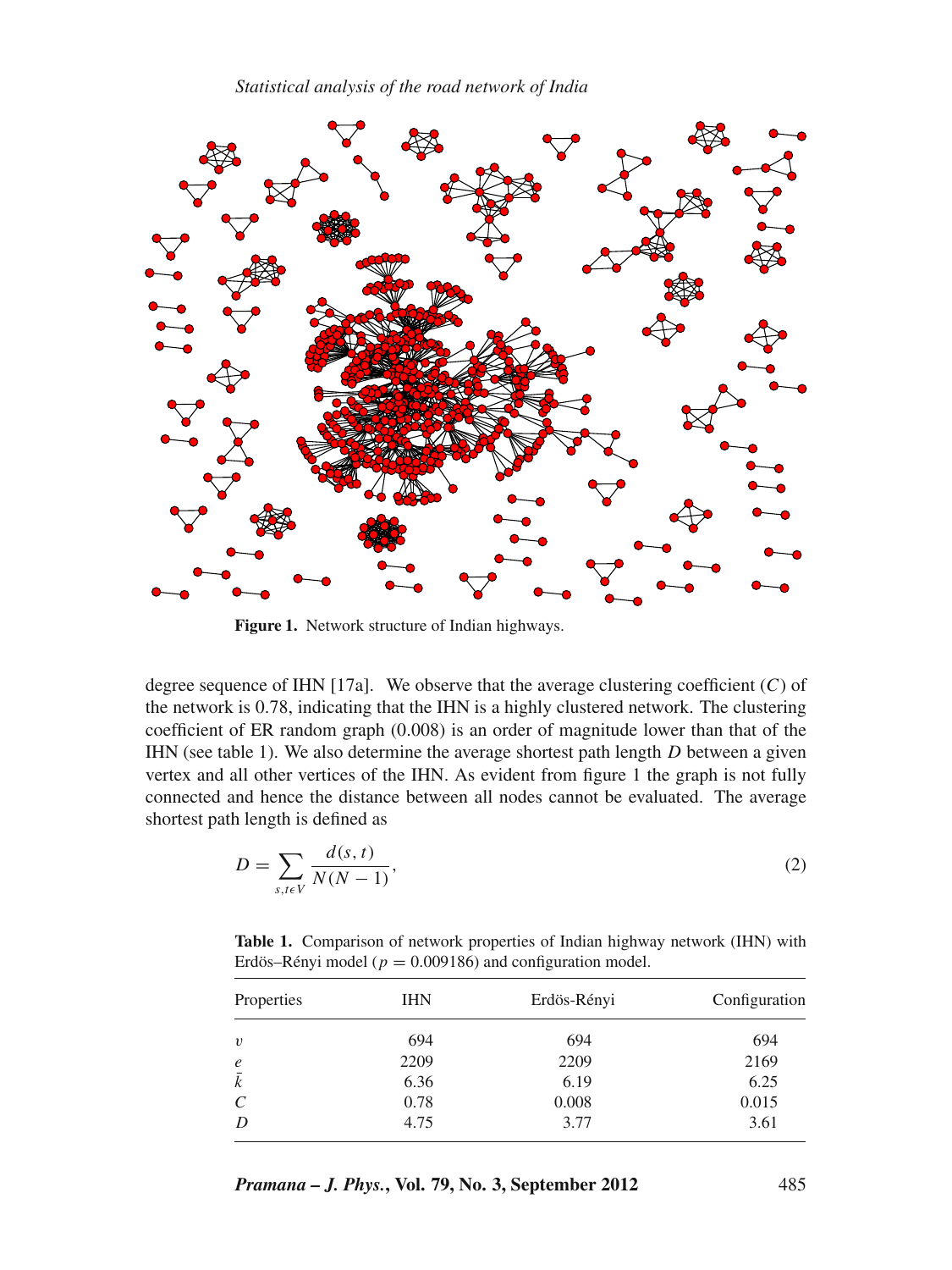

**Figure 2.** Cumulative degree distribution of the IHN.

where *V* is the set of nodes in the network,  $d(s, t)$  is the shortest path from *s* to *t* and *N* is the number of nodes in the network. As shown in table 1 we observe that *D* for IHN is of the same order of magnitude as that of ER random graph. These two properties indicate that the IHN is a small-world network.

The degree distribution of a network is defined as the fraction of nodes with degree *k* in the network. In the case of IHN, the degree is defined as the number of cities (junctions) that can be reached from a given city (junction) via a single direct bus. In figure 2 we show the cumulative degree distribution of the IHN. Another parameter which is studied is the average degree of nearest neighbours,  $K_{nn}(k)$ , for nodes of degree *k* (figure 3A). We observe that  $K_{nn}(k)$  increases with degree. This indicates that strong correlations are present among nodes of different degrees. This behaviour is contrary to that observed in the Indian railway network [7]. The topological assortativity coefficient ( $-1 \le r \le$ 1), as defined by Newman is another measure of degree correlations in a network [18]. Mathematically, it is defined as

$$
r = \frac{1}{\sigma_q^2} \sum_{jq} jk(e_{jk} - q_j q_k),\tag{3}
$$

where

$$
q_k = \sum_j e_{jk} \quad \text{and} \quad \sigma_q^2 = \sum_k k^2 q_k - \sum_k k q_k^2.
$$

Here  $e_{ik}$  is the probability that a randomly chosen edge has nodes with degrees *j* and *k* at either end. If the networks are of assortative nature, high degree nodes at one end of a link show some preference towards high degree nodes at the other end. For networks

#### 486 *Pramana – J. Phys.***, Vol. 79, No. 3, September 2012**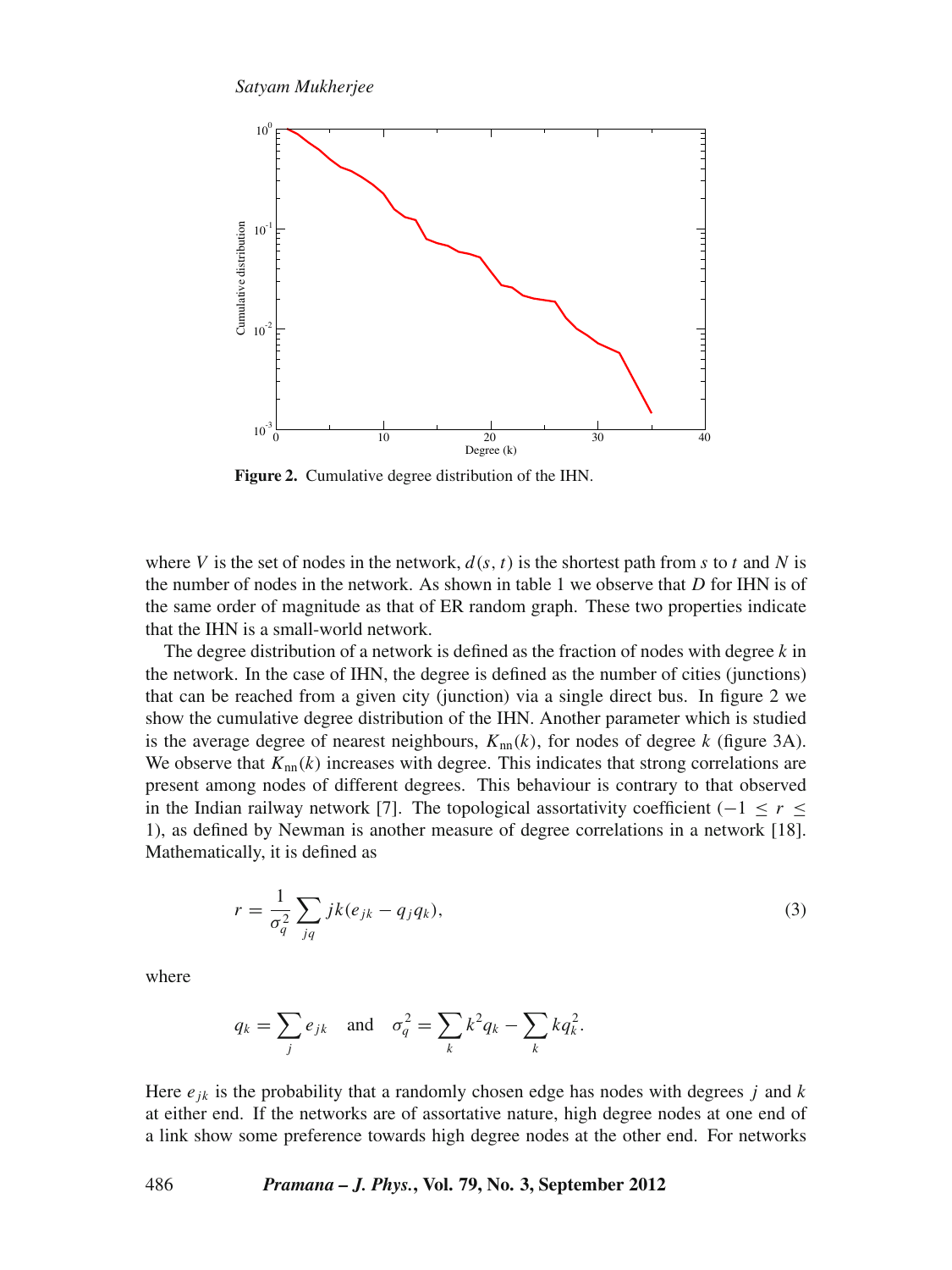

**Figure 3.** (A) Average unweighted  $(K_{nn}(k))$  degree of nearest neighbours of nodes with degree *k*. **(B)** Betweenness centrality of the nodes with degree (*k*).

with disassortative mixing, high degree nodes at one end link show preference towards low degree nodes at the other end and vice versa. For the IHN  $r = 0.46$ , indicating an assortative mixing which is consistent with the observation in figure 3.

| Delhi<br>0.110<br>0.107<br>Varanasi<br>0.081<br><b>Bangalore</b><br>0.051<br>Lucknow<br>0.050<br>Muzaffarpur | <b>Iunction</b> |  |
|--------------------------------------------------------------------------------------------------------------|-----------------|--|
|                                                                                                              |                 |  |
|                                                                                                              |                 |  |
|                                                                                                              |                 |  |
|                                                                                                              |                 |  |
|                                                                                                              |                 |  |
| 0.040<br>Ranchi                                                                                              |                 |  |
| 0.03837<br>Raipur                                                                                            |                 |  |
| 0.03833<br>Mangalore                                                                                         |                 |  |
| 0.0375<br>Jalandhar                                                                                          |                 |  |
| 0.0369<br>Chennai                                                                                            |                 |  |

**Table 2.** Top 10 cities of the IHN based on the betweenness centrality (BC).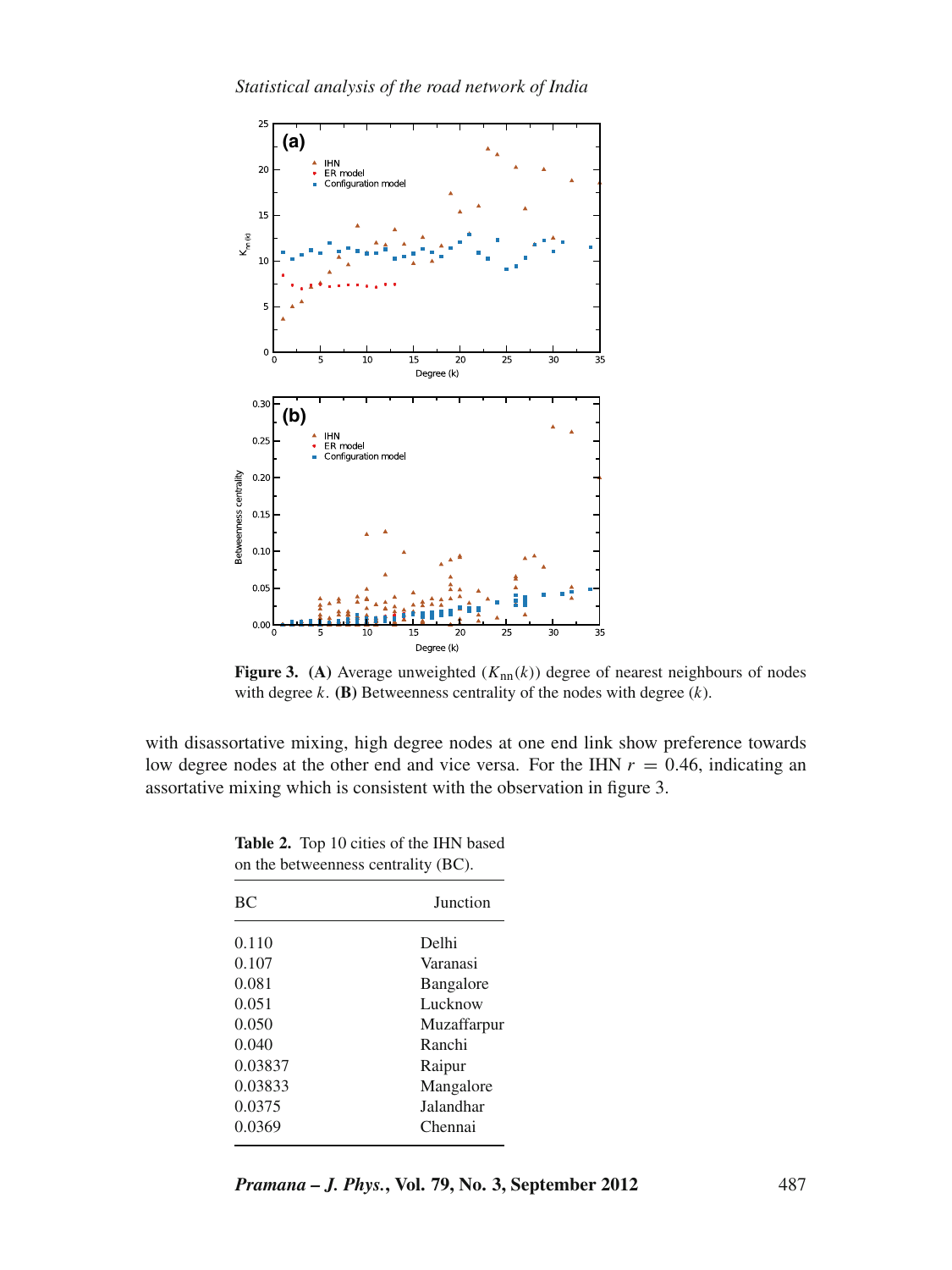### *Satyam Mukherjee*

We also identify the major cities in the IHN. The nodes with high betweenness centrality are potential points of traffic congestion in networks [19,20]. Betweenness centrality of a node v is the sum of the fraction of all-pairs shortest paths that pass through  $v$ :

$$
c_B(v) = \sum_{s,t \in V} \frac{\sigma(s,t|v)}{\sigma(s,t)},
$$
\n(4)

where *V* is the set of nodes,  $\sigma(s, t)$  is the total number of shortest paths and  $\sigma(s, t|v)$  is the number of shortest paths passing through  $v$  [21]. In figure 3B we show the plot of betweenness centrality as a function of degree.

We list the top ten cities based on the betweenness centrality (see table 2). We identify Delhi as the top city according to ranking based on betweenness centrality. This could be *posteriori* justified given the fact that Delhi is the capital city of India and handles maximum traffic.

#### **3. Community analysis**

We perform a community analysis on the giant-component of the IHN. To identify the communities in the IHN, we used the definition of modularity introduced by Newman



**Figure 4.** Each node indicates a city and each colour corresponds to a community. 18 communities are identified. Modularity  $Q = 0.7718$ .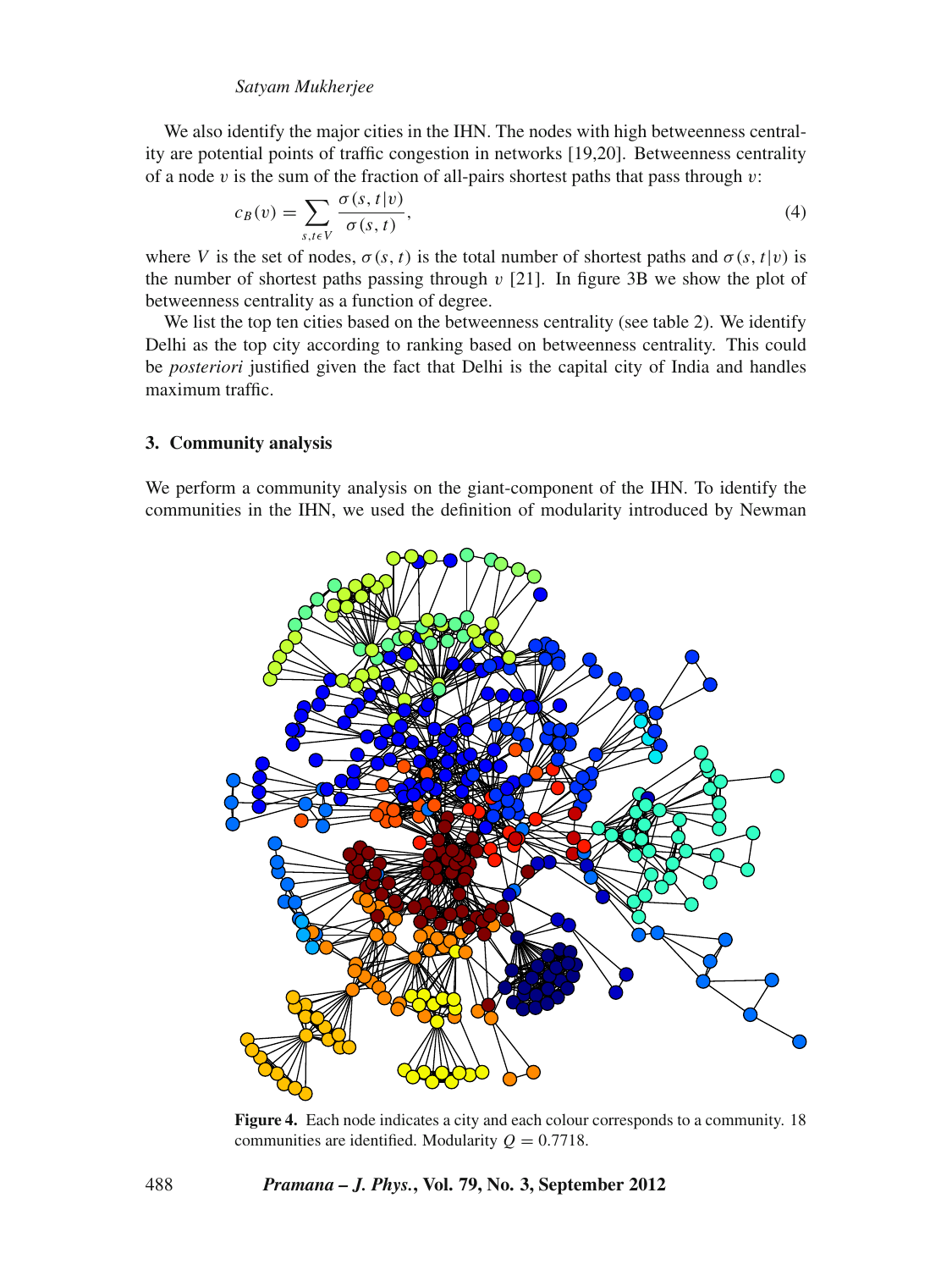#### *Statistical analysis of the road network of India*

[22]. As described in [22], modularity is defined as the number of edges falling within groups minus the expected number of edges in an equal sized network of randomly placed edges. Positive values of modularity *Q* indicate the possible presence of community structure. Here we optimize the modularity over possible divisions of the IHN and search for community structure of IHN by looking for positive and large values of *Q*. In figure 4 we display the communities identified by the Newman algorithm in the IHN. Additionally, we plot the cities on the India map as shown in figure 5 [22a]. We observe that Delhi, Allahabad, Lucknow, Kanpur, Mathura, Ludhiana, Faizabad and Agra share the same community. This is evident from the fact that all these cities are located in the northern parts of India. Interestingly, Mumbai and Dankuni share the same community with Delhi even though these two cities are located in the western and eastern regions of India respectively. This is due to the fact that the highway NH2 connects Delhi in the north end to



**Figure 5.** Each node in the map represents a city and each colour corresponds to the community. Colour coding is the same as that in figure 4.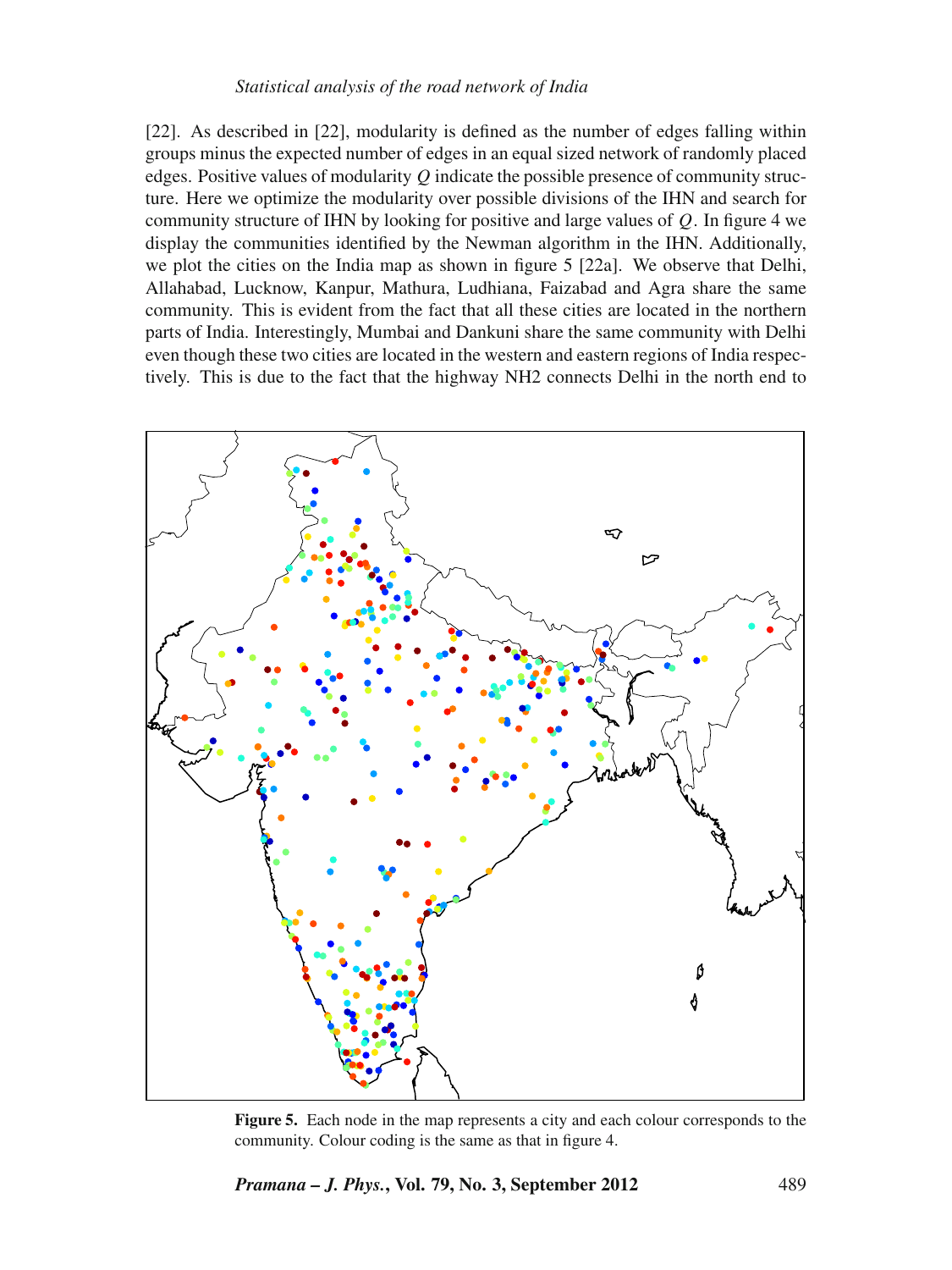## *Satyam Mukherjee*

Dankuni in the east end. Again, Delhi and Mumbai are connected by the highway NH8. Similarly, Varanasi is grouped with the southern cities like Bangalore, Mysore, Hyderabad, Cochin, Coimbatore and Kanyakumari. This is also justified by the fact that the longest highway in India is NH7 which stretches from Varanasi in north India to Kanyakumari in the southern most point of India. We also observe that Chennai is grouped with Pune, Belgaum and Bijapur.

## **4. Conclusion**

In this paper we have studied the Indian highway network (IHN) as an unweighted graph of bus stations. We observed that the distribution of node connectivity is neither a powerlaw nor normal. The IHN shows small-world properties and assortative mixing. The cities (junctions) with high betweenness centrality have also been identified. We believe these nodes (cities/junctions) are potential points of congestion. Considering the limited capacity of links to handle road traffic, identification of possible congestion points is of practical importance. With the availability of traffic data, it would also be interesting to study the weighted IHN as it could reveal a clearer picture of network dynamics and the role of cities within a community. The traffic handling capacities of important cities and also that of the links should be enhanced and infrastructure improved in order to achieve efficient traffic. The IHN is expected to grow in size and achieve maximum connectivity. It would be interesting to study the evolution of the IHN in order to model the topology of the network. Given the availability of traffic data in different cities one could also implement the gravity model on Indian highways as was done for Korean highways [23]. It would also be interesting to study the economic growth along the highways and how it is correlated with the centrality of the cities and important junctions. Another possible direction of research is to analyse the road network of metropolitan cities and rural regions, which currently we are unable to study due to the unavailability of data.

### **Acknowledgements**

The author wishes to acknowledge the National Highways Authority of India website (www.nhai.org) for the data of Indian highway network. The author thanks Z Jabeen for useful comments on manuscript.

### **References**

- [1] W Li and X Cai, *Phys. Re*v*.* **E69**, 046106 (2004)
- [2] G Bagler, *Physica* **A387**, 2972 (2008)
- [3] R Guimera, S Mossa, A Turtschi and L A N Amaral, *Proc. Natl. Acad. Sci. USA* **102**, 7794 (2005)
- [4] A Barrat, M Barthlemy, R Pastor-Satorras and A Vespignani, *Proc. Natl. Acad. Sci. USA* **101**, 3747 (2004)
- [5] J Sienkiewicz and J A Holyst, *Phys. Re*v*.* **E72**, 046127 (2005)
- [6] K S Kim, L Benguigui and M Marinov, *Cities* **20**, 31 (2003)
- [7] P Sen *et al*, *Phys. Re*v*.* **E67**, 036106 (2003)
- [8] W Li and X Cai, *Physica* **A382**, 693 (2007)